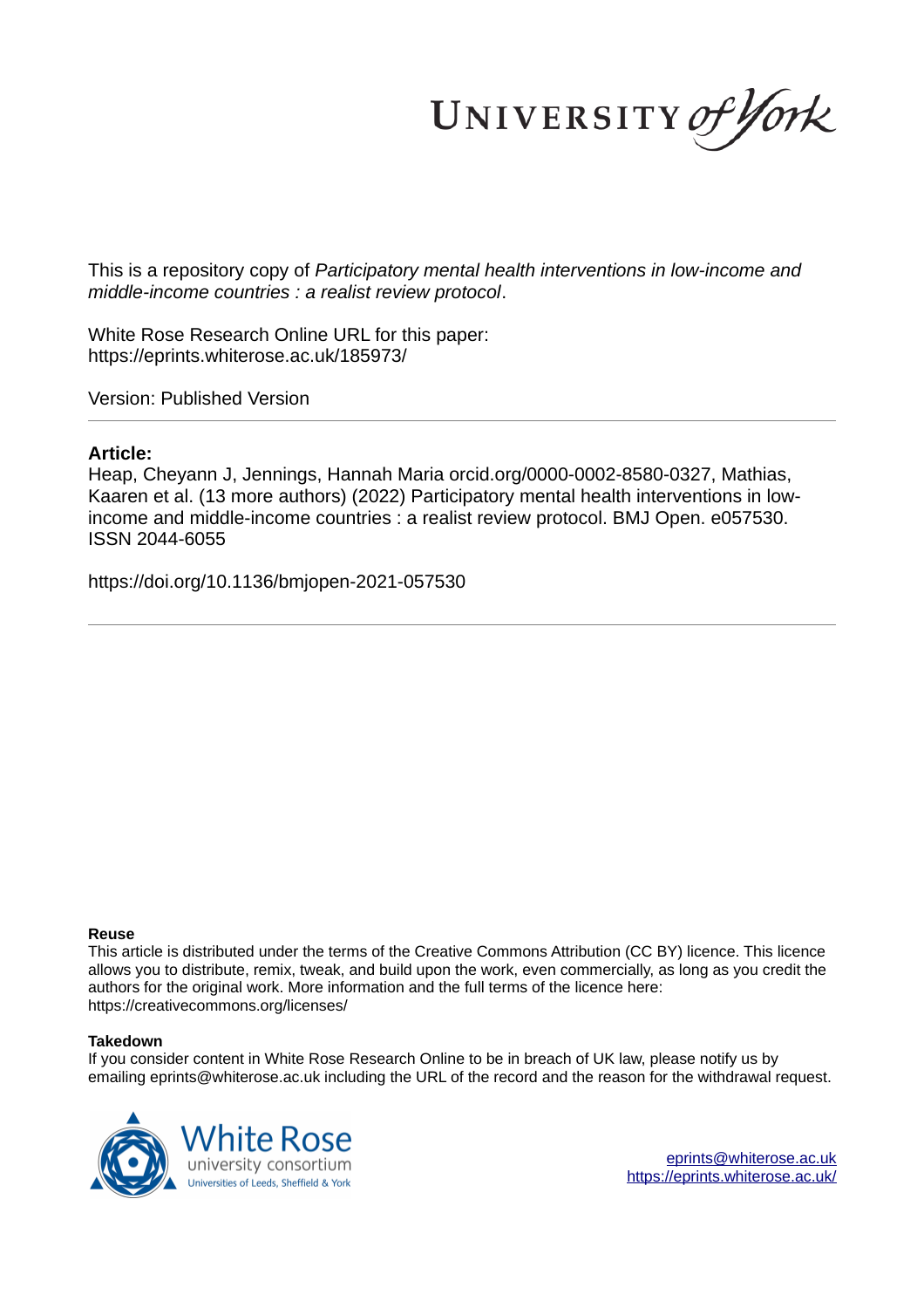# **BMJ Open Participatory mental health** interventions in low-income and middle-income countries: a realist **review protocol**

Cheyann J Heap,<sup>1</sup> Hannah Maria Jennings  $\bullet$  ,<sup>2,3,4</sup> Kaaren Mathias,<sup>5,6</sup> Himal Gaire,<sup>7</sup> Farirai Gumbonzvanda,<sup>8</sup> Nyaradzayi Gumbonzvanda,<sup>9</sup> Garima Gupta,<sup>6</sup> Sumeet Jain,<sup>10</sup> Bidya Maharjan,<sup>11</sup> Rakchhya Maharjan,<sup>11</sup> Sujen Man Maharjan,<sup>11</sup> Pashupati Mahat,<sup>12</sup> Pooja Pillai,<sup>6</sup> Martin Webber <sup>13</sup> Jerome Wright,<sup>2</sup> Rochelle Burgess<sup>3</sup>

## ABSTRACT

**To cite:** Heap CJ, Jennings HM, Mathias K, et al. Participatory mental health interventions in low-income and middleincome countries: a realist review protocol. BMJ Open 2022;12:e057530. doi:10.1136/ bmjopen-2021-057530

► Prepublication history and additional supplemental material for this paper are available online. To view these files, please visit the journal online (http://dx.doi.org/10.1136/ bmjopen-2021-057530).

Received 20 September 2021 Accepted 13 March 2022



© Author(s) (or their employer(s)) 2022. Re-use permitted under CC BY. Published by BMJ.

For numbered affiliations see end of article.

#### Correspondence to

Dr Hannah Maria Jennings; hannah. jennings@ york. ac. uk

Introduction The launch of the Movement for Global Mental Health brought long- standing calls for improved mental health interventions in low-and middle-income countries (LMICs) to centre stage. Within the movement, the participation of communities and people with lived experience of mental health problems is argued as essential to successful interventions. However, there remains a lack of conceptual clarity around 'participation' in mental health interventions with the specific elements of participation rarely articulated. Our review responds to this gap by exploring how 'participation' is applied, what it means and what key mechanisms contribute to change in participatory interventions for mental health in LMICs. Methods and analysis A realist review methodology will be used to identify the different contexts that trigger mechanisms of change, and the resulting outcomes related to the development and implementation of participatory mental health interventions, that is: what makes participation work in mental health interventions in LMICs and why? We augment our search with primary data collection in communities who are the targets of global mental health initiatives to inform the production of a programme theory on participation for mental health in LMICs.

Ethics and dissemination Ethical approval for focus group discussions (FGDs) was obtained in each country involved. FGDs will be conducted in line with WHO safety guidance during the COVID- 19 crisis. The full review will be published in an academic journal, with further papers providing an in- depth analysis on community perspectives on participation in mental health. The project findings will also be shared on a website, in webinars and an online workshop.

# **INTRODUCTION**

Globally, mental ill health is a leading cause of disability.<sup>1</sup> Sociostructural factors are increasingly recognised as causes and consequences of poor mental health. $2^3$  In 2007, *The Lancet's* pivotal 'Global Mental

# Strengths and limitations of this study

- ► The review is strengthened by stakeholder involvement—focus group discussions with people with mental health problems and carers in low- and middle- income countries.
- ► The review is theory driven, using concepts of participation from academic literature and applied practice as a framework.
- The review is limited to published academic papers in English; there may be further insights available in grey literature and in other languages.

Health' series highlighted global inequalities in mental health provision, particularly in low-income and middle-income countries  $(LMICs)$ ,<sup>4</sup> marking the beginning of what is now commonly referred to as the *Movement for Global Mental Health*. 5 The movement advocates evidence-based interventions, informed by a human rights approach, with the aim to scale up mental health services. However, these efforts operate primarily within an essentially biomedical framework that eschews attention to structural drivers of distress in favour of pragmatics in clinical care. The movement has faced extensive critique because of this approach, with a special section of *Transcultural Psychiatry* in 2012 arguing for a greater emphasis of engagement with local communities within mental health to overcome these limitations.<sup>6</sup> For example, when communities actively participate in the governance, design or delivery of mental health interventions, they can be more acceptable and relevant to local needs as well as more cost-effect and higher quality.<sup>7</sup> Furthermore, depending on the social processes involved, participation can be empowering and even transformative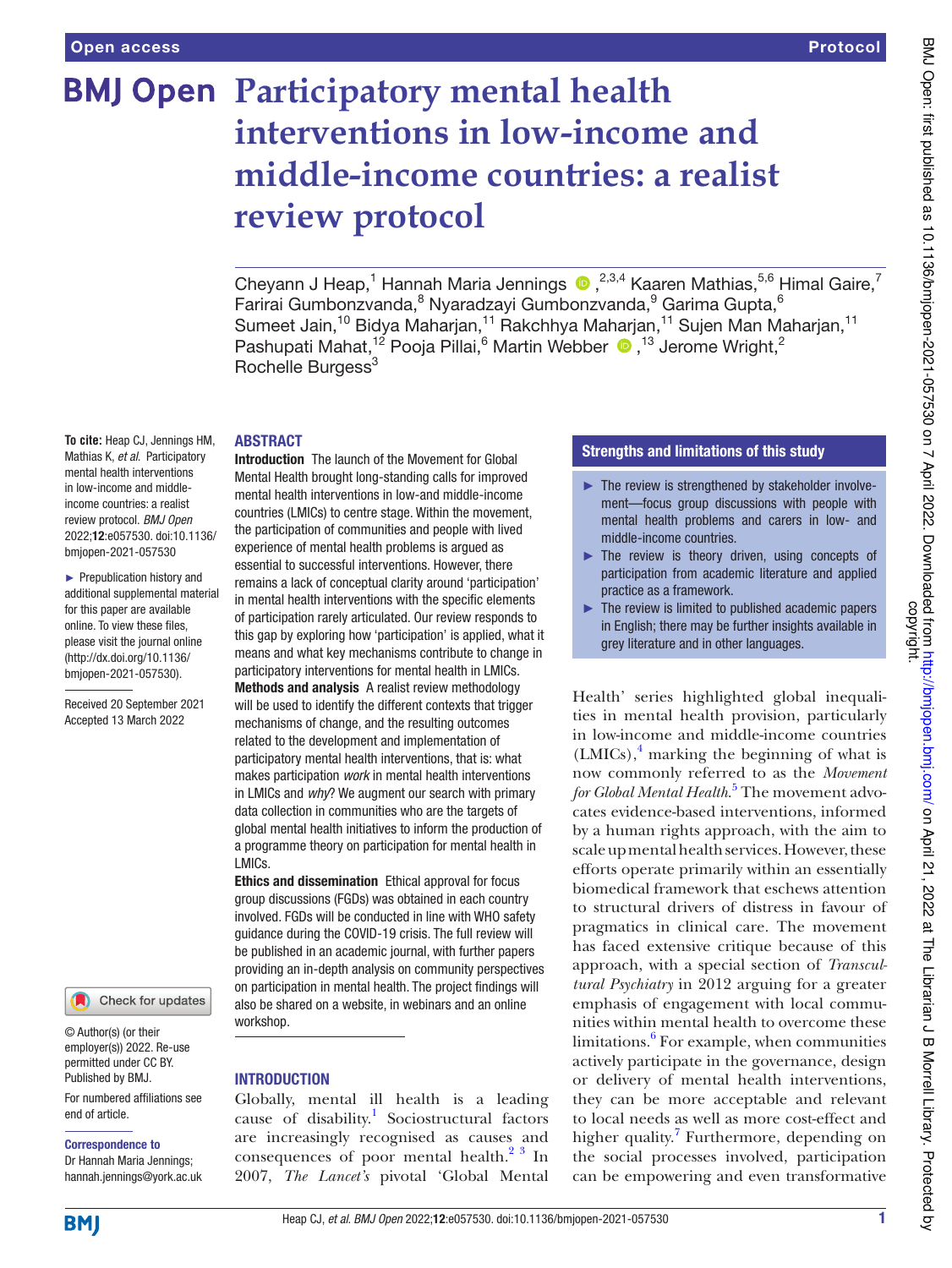to communities.<sup>8 9</sup> However, an inattention to power dynamics when working on 'participation' run the risk of exacerbating existing patterns of exclusion and reinforcing inequities.<sup>8</sup>

As a group of researchers and practitioners, we are interested in the theory and application of participation in global mental health interventions in LMICs for two key reasons: first, we argue that how people in LMICs define participation in mental health interventions or more broadly matters to programmes. Second, we argue that participation in mental health interventions creates platforms for transformation in the lives of people it seeks to benefits *if* attention is paid to key processes.

#### Theories of participation

Debates around the active involvement of communities in localities in LMICs—referred to as 'participation', 'community engagement' and 'mobilisation'—are important and related principles can be found within the broader fields of global health and international development. The diversity of approaches relating to the term also lead to its evolution into what some argue as a benign concept, a term with wide reaching boundaries that enable its wide-ranging applications.<sup>10</sup> There are different perspectives on how 'participation' is achieved and for what purposes participation is implemented.<sup>9</sup> For example, Campbell and Jovchelovitch $11$  suggest that participation is a mechanism for negotiating social identity, and participatory power thus emerges as 'a space of possible action'. Others suggest that mental health 'consumer participation' must include the power to take meaningful action through orchestrating changes in service planning, delivery and intervention.<sup>12 13</sup> What action looks like is dependant on the specific theoretical approach applied in a certain context.

Participatory theories can be broadly separated into *typologies* (categories, often set as 'stages') or *continuums* (spectrums). 'Ladder' or stage typologies are common in civic, political understandings of power. Arnstein's<sup>14</sup> famous (1969) ladder of citizen participation has eight rungs from *manipulation* to *citizen control*. Similarly, Goetz and Gaventa<sup>15</sup> range from *consultation* (information sharing) to *influence* (tangible impact on policy making and service delivery), and Wilcox $^{16}$  considers collaboration between citizen and state from *information* to *initiatives*. Pretty frames 'participation' as opportunities for the poor to gain benefits, from *manipulative* to *self*mobilisation,<sup>17</sup> whereas Eyben's<sup>18</sup> rights-based, six-rung ladder (*instrumental participation* to *participatory rights*) suggests that the right to participation facilitates access to other human rights. These ladders/stages have several commonalities: on lower rungs people have little power, and any inclusion of their voices is tokenistic and does not lead to tangible change. The top rungs are interventions designed and led by the community. However, ladders do not effectively accommodate the dynamic, contextual and relational aspects of power in participation. Additionally,

BMJ Open: first published as 10.1136/bmjopen-2021-057530 on 7 April 2022. Downloaded from http://bmjopen.bmj.com/ on April 21, 2022 at The Librarian J B Morrell Library. Protected by<br>copyright. BMJ Open: first published as 10.1136/bmjopen-2021-05/530 on 7 April 2022. Downloaded from Library. Protected by as 10.12530 on 7 April 21, 2022. Downloaded from published as 10.1136/bmjopen-2021-05750 on 7 April 21, 2022 a

a fully citizen- led approach may not always be possible or even desirable.

Continuums can accommodate shifts in participation and power status. In community development, Draper *et al*<sup>19</sup> created a process-based continuum of participation across five categories including external support, leadership and women's empowerment. Bebbington and Farrington's<sup>20</sup> continuum focuses on participation breadth (representativeness of the full community) and depth (extent of meaningful involvement). Similar to participation ladders, Hickey and Kipping's<sup>21</sup> mental health participation continuum ranges from *information* to *user control*, with a shift from passive 'consumerism' to 'democratisation'. Likewise, Rifkin and Kangere<sup>22</sup> argue participation ranges from people as passive receivers to active decision makers, acknowledging change over time.

Some approaches emphasise the dialogical nature of participation. Campbell and Jovchelovitch $11$  take a Freirean approach, noting how transformative dialogue can lead to reciprocal growth and learning between 'the powerful' and 'the community'. Wallerstein also highlights the capacity for mutual learning and reciprocal relationships, with partnerships between resource holders and beneficiaries leading to transformational change for both.<sup>23</sup> The South Asia Perspective Network Association goes further to emphasise deliberately 'pro- poor' strategies, where through a dialogical approach, sustained participatory action and new social movements lead to wider social transformation.<sup>24</sup> Nastasi *et al*<sup>825</sup> Participatory Intervention Model applies this idea to mental health interventions, noting the importance of relationships, changing interpersonal and power dynamics, and matching knowledge and support to the needs of the community. Indeed, communities are constantly shifting and have their own internal power dynamics. $26$ White takes account of this in a relationally based typological approach, which accounts for shifting priorities and dynamics between the community and those with power. <sup>27</sup> This typology ranges from *nominal* (tokenistic involvement) to *transformative* (empowerment).

Online supplemental file 1 shows our mind map bringing together key debates in participation based around who it is for, how it is used and the impact (if any) on participatory approaches. The mind map is intended to be comprehensive but not exhaustive. It was supplemented by discussion on the lived experiences of practitioners in the team and the participatory work of their organisations. $^{28}$   $^{29}$  We conceptualise 'participation' in mental health as *the active involvement of people affected by interventions or targeted action (including wider research projects*). This can include a range of actors: service users, carers, providers and wider community members. Ultimately, they all contribute to the intervention in some capacity, and no group are merely passive recipients of an outcome. This includes involvement and ownership over various phases of concept, design, implementation and evaluation stages of interventions. Notably, our approach recognises a range of dynamics and factors that shape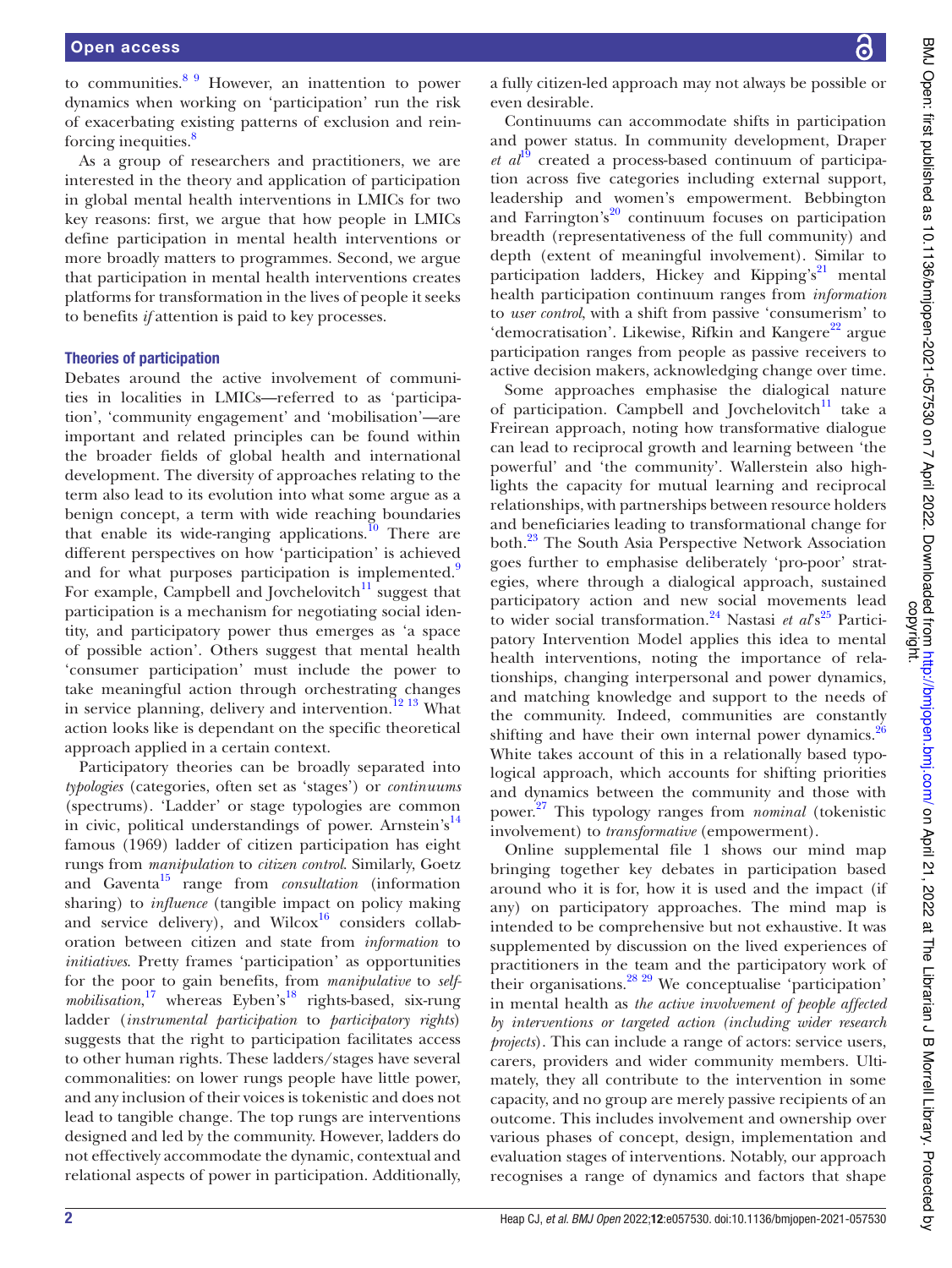participation including: interests and motivations, socioeconomic context, influence, and structural and interpersonal power.

## Realist review on participation on mental health in LMIC

To date, there have been reviews of community engagement and participatory health approaches in  $LMICs<sup>30 31</sup>$ including an ongoing realist review on community engagement in non-communicable disease interventions and research $^{32}$ ; however, to the authors' knowledge, there has been no specific review that interrogates participatory approaches to mental health across LMICs. The current review seeks to address this gap exploring the following questions: In LMIC settings, what is the nature of participatory approaches for mental health improvement? Who are the targets of participation in mental health research and practice? What factors contribute to their success or failure?

Our investigation applies a realist methodology, which has a similar interest in 'what works for these particular people in particular contexts'.<sup>30</sup> <sup>33</sup> Realists reviews combine theory and empirical observation and seek to understand how and why change is facilitated.<sup>30 32-34</sup> This review will be used to identify mechanisms of change and their related contexts, which will support the development of theory to further our understandings of how participation is used in the design and implementation of mental health interventions.

# Aim and research questions

The aim of the review is to interrogate existing literature relating to participatory mental health interventions in LMICs, to consider how, for whom and under what conditions participatory approaches work. Across two stages of data extraction, we will seek to answer the following questions:

- 1. Why and for whom has participation been used in mental health interventions in LMIC?
- 2. How and to what extent has participation been operationalised in research versus implementation?
- 3. What are the mechanisms of action of participation and how are they linked to local contexts?
- 4. Why, how and under what circumstances does community participation in mental health interventions lead to improved mental health?

## **METHOD**

This review was designed adapting Saul *et al*'s suggested 10 steps for a realist review.<sup>35</sup> Realist reviews often involve developing an initial programme theory (IPT), which is later refined through the development of middle-range theories of what works. $35-37$  Middle-range theories are general enough to be transferred to other projects but concrete and specific enough to apply to practice. $33 \text{ In}$ generating or exploring theory, context, mechanism and outcomes (CMO) are crucial (figure 1: CMO configurations). When relations between these factors are explored,



Figure 1 CMO configurations.

they create 'CMO configurations' and are developed in response to particular research questions.<sup>37</sup>

As not all papers will have enough detail to infer theories and extract CMO configurations, data extraction will be in two stages. Stage 1 will extract surface-level study characteristics and quality. Stage 2 will complete a deeper analysis of the highest quality papers, from which CMO configurations will be extracted to build our middle-range theories. To counter the western hegemonic knowledge structures that shape much of the peer-reviewed literature, $38$  we have added specific stakeholder consultations in our review, to combine and include embodied knowledges held by people with mental health difficulties, carers and community members. Consulting stakeholders as part of the review is consistent with the realist methodology.30 32 We assess their views of participation and involvement as it relates to mental health, at two stages in the review . The 10 steps as we have applied them in our study are described in more detail further (figure 2: 10-step review process).

We will report the results of the review according to the Realist and Meta-narrative Evidence Syntheses: Evolving Standards quality and publication standards.<sup>33</sup>

## Concepts of 'participation' and developing research questions (steps 1 and 2)

A mind map of different concepts of 'participation' (online supplemental file 1) was created between January and March 2021. This involved reading research literature on participation, particularly on LMICs and from the academic fields of development, health and human rights. This was supplemented by monthly meetings between the entire research group to discuss emerging themes and link the research to the applied practice of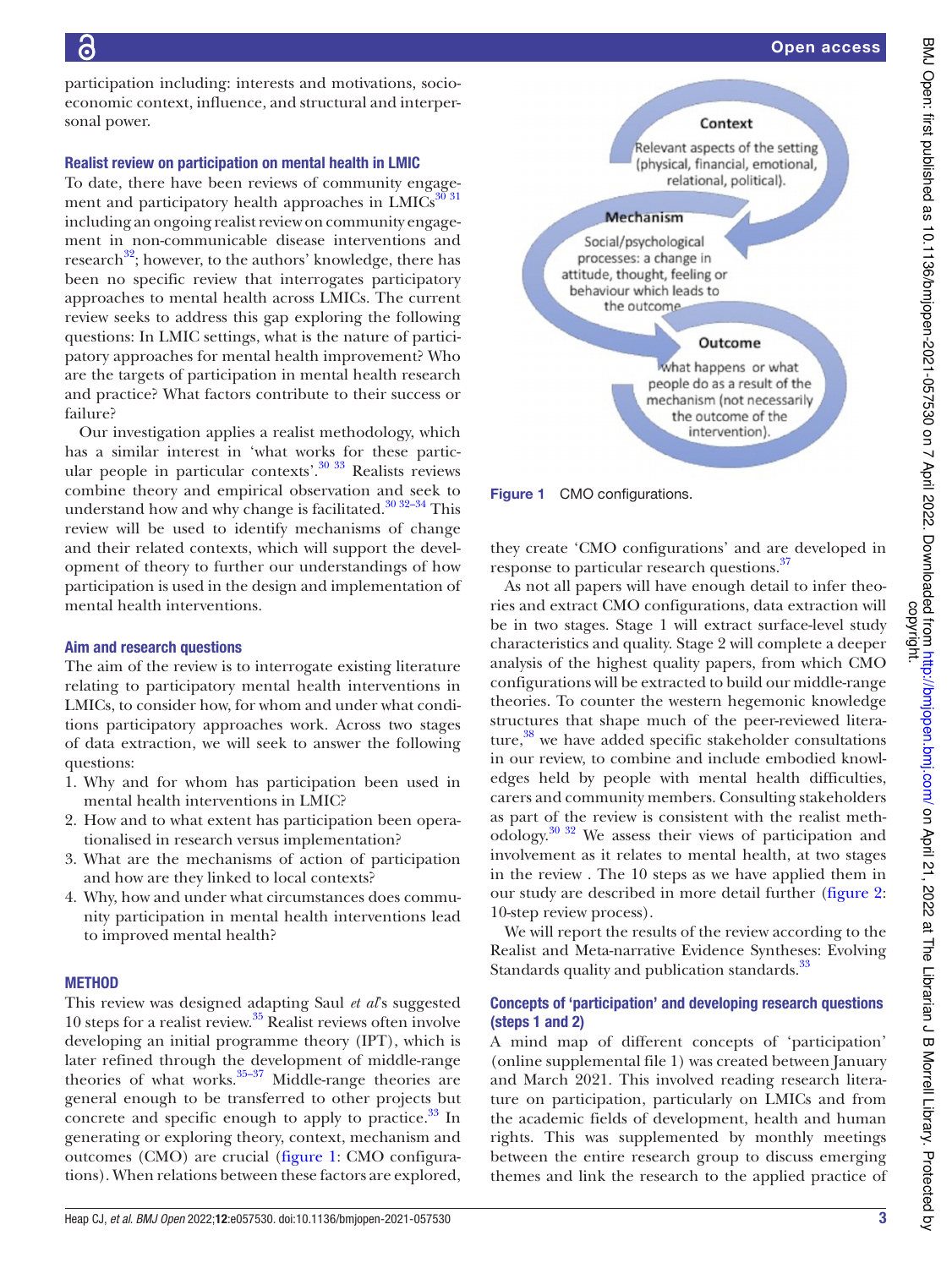

Figure 2 Ten-step review process. CMO, context, mechanism and outcome.

team members. Team members, across LMICs and highincome countries, represent varied ethnic backgrounds and disciplinary backgrounds in mental health, medicine, social work, mental health nursing, psychology, academia and non-governmental organisations. Key debates from the mindmap and group discussion were used to develop the four research questions.

Based on this initial conceptual review and discussions, project principle investigator (RB) drafted an IPT and model that was discussed and refined within the research group (figure 3: programme theory). The IPT guided the remainder of the review process and will be refined in light of the findings of this review (see step 9).

Our IPT considers contexts at multiple levels and is purposefully broad. The IPT suggests, that overall, individuals who live with or are at risk of developing mental health conditions in the global south (LMIC) (who) do so because of a number of daily realities across various settings with relations to mental health needs (contexts barriers). We postulate that these wider limiting contexts will include: poor mental health service infrastructure; low uptake of services due to low awareness of services and due to a poor 'fit' of services to the needs of communities; stigma and exclusion faced by people living with mental health issues; histories of silencing of lived experience within the mental health space; and intersecting social, political and environmental challenges that link to mental health conditions. The second level of contexts we are interested in are those that may contribute positively to the impact of interventions and mental health (enabling contexts). These include various forms of capital, agency, collective mobilisation and supportive community partnerships.

We believe that if participatory approaches to mental health meet the parameters of *meaningful participation* (which we defined as transformative participation outlined by White's<sup>27</sup> framework) then this would activate a series of mechanisms that would lead to positive outcomes on mental health conditions, as well as a wider impacts on societal factors linked to poor mental health (addressing hindering contexts). We believe this would be the case across various population groups at risk for developing mental health conditions (who). This is because transformative participation creates opportunities for participants to change the environments that place good mental health at risk, as well as increase access to better services through various pathways such as the production of new communities of practice and support networks.



Figure 3 Programme theory.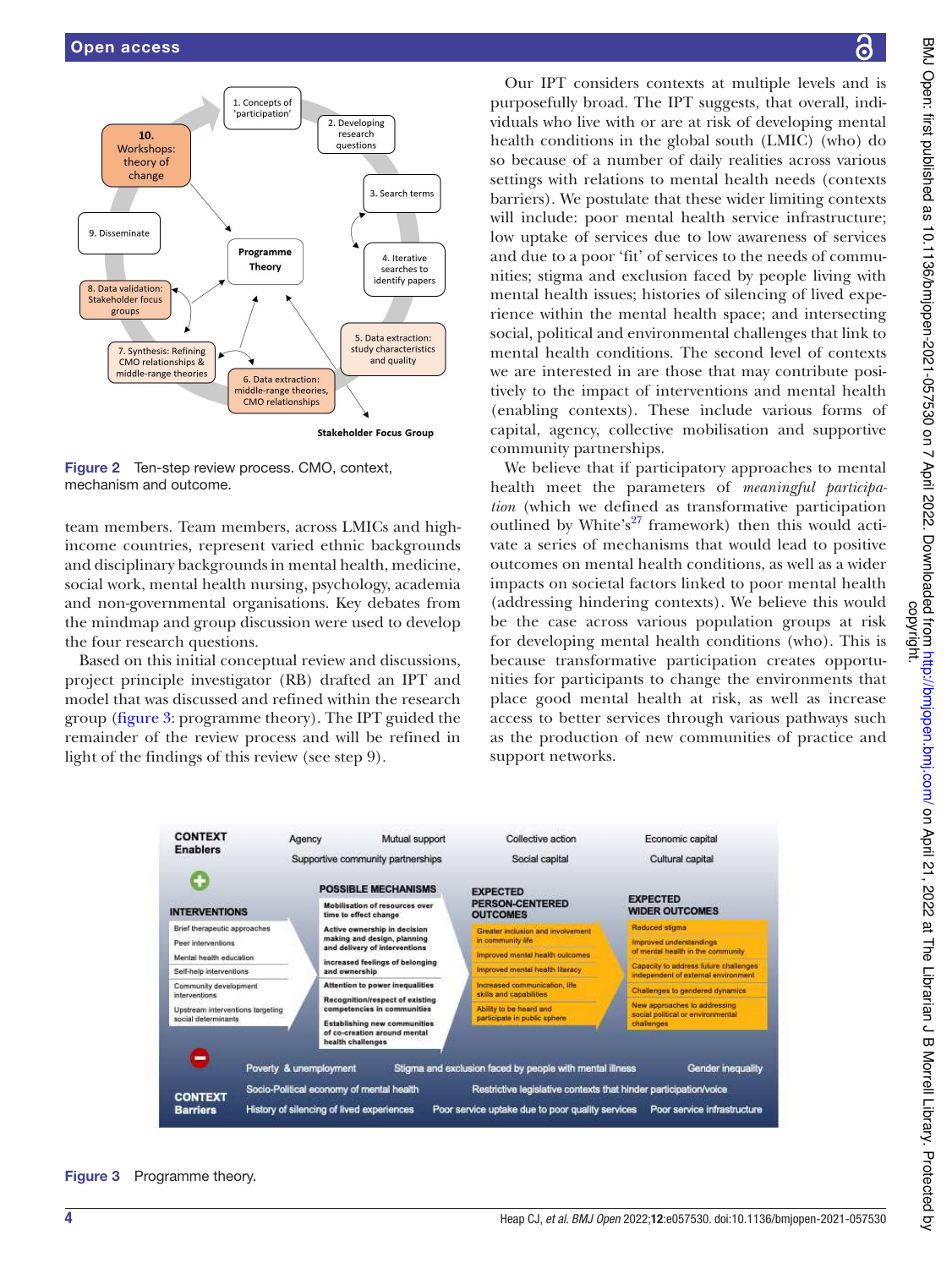We imagine the potential outcomes could occur at two levels. At the individual level, this may include: improved mental health outcomes; improved access to services, improved mental health literacy and a reduction in experiences of exclusion. At wider societal levels, it could include: a reduction in harmful social, political and environmental drivers of distress (ie, reduced poverty; reduced gender discrimination; improved living conditions) and increased voice and ownership for people with lived experience in wider society. We believe that when meaningful participation (transformative) is not present, positive impacts may occur but only for individual outcomes. Ultimately, this theory helps us to determine not only the mechanisms through which participatory interventions may work, but the ability for participatory interventions to be activated in the presence of enabling contexts. Also, our IPT allows us to account for the fact that transformative participatory interventions themselves may work to change the contexts that trigger or block the mechanisms that drive better mental health. As such, we do not imagine a hard line between interventions and mechanisms but will allow our literature review and stakeholder engagement to help illuminate these dynamics in the contexts of interventions that have transformative interests at their core.

#### Search terms and identifying papers (steps 3 and 4)

Search terms and databases searched were discussed in team meetings in early 2021. Searches are being carried out in the databases: Scopus, Medline/PsychINFO, ASSIA, CINAHL, Embase and JSTOR. If additional studies are identified in the references or through the team, they will be considered for screening. Table 1 shows our search

terms. Online supplemental file 2 gives details for the full search strategy.

#### Screening and study selection

Instead of limiting to a particular definition of 'participation', this review will take a pragmatic approach. It will include all papers which either: (A) claim to be participatory or (B) clearly include participation (the active involvement of people with mental health problems and their supporters). We will include studies located in LMICs (as according the World Bank definition) that are related to a mental health intervention. We use a broad definition of mental health as defined by the WHO and draw on their list of mental and neurological disorders.<sup>39</sup> We define interventions as programmes or policies that are implemented with the aim to change outcome/s. Table 2 shows our inclusion and exclusion criteria.

Possible relevant papers identified during the searches will be uploaded onto the software Ryaan for title and abstract screening. Title and abstract screening will be conducted blinded by members of the research team to ensure consistency 10% of studies screened by two members of the research team. Full-text screening will be completed by the whole research team with members working in pairs and the papers divided among the team. Any uncertainties throughout the process will be discussed within the team at regular team meetings.

#### Data extraction and quality appraisal (steps 5 and 6)

There will be two stages of data extraction. The first stage will answer the first two research questions of the review.: 1. Why and for whom has participation been used in mental health interventions in LMIC?

#### Table 1 Literature search terms

The overall search formula included three umbrella concepts: (('Participation') AND ('Mental health') AND ('LMICs')). The terms under each umbrella (eg, 'Participation') were separated by the Boolean operator OR

| 'Participation'                                                                                                                                                                                                                                                                                                                                                                                                                                                                                                                                                                          | 'Mental Health'*                                                                                                                                                                                                                                                                                                                                                                                                                                                          | 'LMICs' (low-income to middle-income<br>countries)                                                                     |
|------------------------------------------------------------------------------------------------------------------------------------------------------------------------------------------------------------------------------------------------------------------------------------------------------------------------------------------------------------------------------------------------------------------------------------------------------------------------------------------------------------------------------------------------------------------------------------------|---------------------------------------------------------------------------------------------------------------------------------------------------------------------------------------------------------------------------------------------------------------------------------------------------------------------------------------------------------------------------------------------------------------------------------------------------------------------------|------------------------------------------------------------------------------------------------------------------------|
| $\blacktriangleright$ participant<br>$\blacktriangleright$ empower<br>$\blacktriangleright$ community<br>$\triangleright$ community?led<br>$\triangleright$ co-designed<br>$\blacktriangleright$ inclusion<br>$\blacktriangleright$ inclusive<br>$\triangleright$ capacity building<br>$\blacktriangleright$ capabilities<br>$\blacktriangleright$ engagement<br>$\blacktriangleright$ consultation<br>$\triangleright$ co-produc<br>$\blacktriangleright$ peer-led<br>$\blacktriangleright$ peer?to?peer<br>$\blacktriangleright$ task?shifting<br>$\blacktriangleright$ task?switching | $\triangleright$ psychological disorder<br>psychological problem<br>psychological illness<br>$\triangleright$ psychological distress<br>$\blacktriangleright$ psychiatric disorder<br>psychiatric problem<br>$\blacktriangleright$ psychiatric illness<br>$\blacktriangleright$ psychiatric distress<br>$\triangleright$ pychosocial disability<br>$\blacktriangleright$ mental illness<br>$\blacktriangleright$ mental health<br>$\triangleright$ serious mental illness | $\triangleright$ Developing countr<br>$\triangleright$ low?income countr<br>$\blacktriangleright$ middle?income countr |

Phrases of more than one word were put into 'double quotes' for the search.

\*There are a wide range of conceptions of mental health, including medical ('mental illness') and psychosocial.<sup>39</sup> We tried to accommodate this variety in our search terms.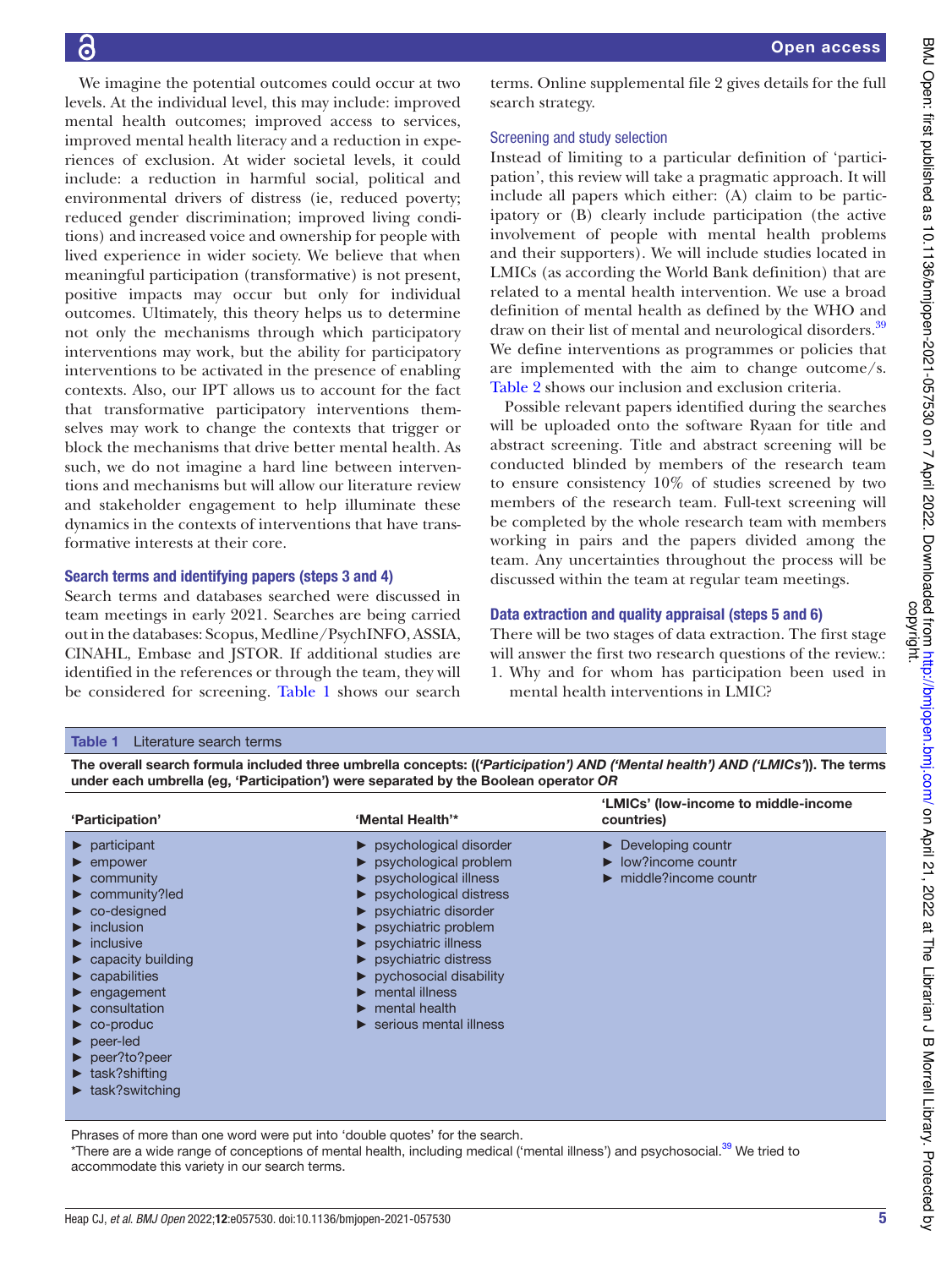| Inclusion criteria                                                                                                                                                                                                                                                                                                                                                                                                                                                                                                                                                                                                                                                                                                                                                                                                                                                           | <b>Exclusion criteria</b>                                                                                                                                                                                                                                                                        |
|------------------------------------------------------------------------------------------------------------------------------------------------------------------------------------------------------------------------------------------------------------------------------------------------------------------------------------------------------------------------------------------------------------------------------------------------------------------------------------------------------------------------------------------------------------------------------------------------------------------------------------------------------------------------------------------------------------------------------------------------------------------------------------------------------------------------------------------------------------------------------|--------------------------------------------------------------------------------------------------------------------------------------------------------------------------------------------------------------------------------------------------------------------------------------------------|
| Located in low-income and middle-income countries;<br>health and development projects/ interventions addressing<br>mental health;<br>intervention, or research study about an intervention, which<br>claims to be participatory OR clearly demonstrates the<br>active involvement of the target population in concept,<br>design, implementation or evaluation;<br>any 'level' of intervention including individual, group and<br>systemic interventions such as national and international<br>projects:<br>any method – qualitative, quantitative, case study;<br>participants are people with mental health problems, their<br>unpaid carers or other people from the community such as<br>local health workers or laypeople;<br>on or after 2001, based on the World Health Report that<br>presented community-based mental health services as<br>critical. <sup>42</sup> | 'Participation' does not include the active involvement of people<br>from the target community (eg. laypeople, local professionals,<br>people with mental health problems and carers);<br>not about an intervention ('intervention'=support group, a<br>specific mental health policy, training) |

2. How and to what extent has participation been operationalised in research versus implementation?

At the end of the first stage, the highest quality papers with the most detail about theories of participation and CMOs will be identified and taken forward to the second stage. This more in- depth analysis and CMO configuration extraction will answer the final two questions:

- 3. What are the mechanisms of action of participation and how are they linked to local contexts?
- 4. Why, how and under what circumstances does community participation in mental health interventions lead to improved mental health?

# Stage 1

As with the full-text screening, data extraction will be completed in pairs by the research team. A data extraction tool will be developed and refined as relevant data are extracted. Extracted data will likely include: study aims, methods, why participation is used; concept and theory of 'participation'; target population and stakeholders; how participation is 'done'; outcomes of intervention; level of participation; and analysis of power. For quality, a realist review asks whether papers are *relevant* (to the research question) and *rigorous* (of good-enough quality to make a meaningful contribution).<sup>33</sup> The data extraction tool will include whether papers are low, medium or high relevance. For 'rigour', as we are including all methods (case studies, qualitative and quantitative), specific quality checklists will be selected based on the nature of the papers, primarily drawing from the Joanna Briggs Institute Critical Appraisal tools.<sup>40</sup> Uncertainties as to the data extraction, relevance and rigour will be discussed in the team meetings and research associate (CJH) and principle investigators (RB and HMJ) will do final quality checks.

# Stage 2

Papers of 'high quality'—rigorous, relevant and with sufficient information to extract CMO configurations—will be taken forward for the second stage of review. Potential studies for this stage of data extraction will be identified by the research team during stage 1. All studies identified and those marked as 'high' for relevance will be considered. Three members of the research team (CJH, RB and HMJ) will read the shortlisted papers and agree through consensus whether they should go through to the next round of the review. They will record and report back to the wider team the reasoning for the decisions. The criteria for studies to go through to the next round of review include: information and discussion about participation, enough detail to extract information on CMO configurations.

## Data synthesis and CMO configurations (step 7) Stage 1

The first stage of data synthesis based on the first round of data collection will be narrative, based around the first two research questions. It will report on the breadth and scope of participation as used in mental health settings in LMICs. Comparisons will be made with the FGDs and their understanding of participation.

# Stage 2

The second round of data synthesis will be a theory focused iterative process based on the 'high quality papers'. Data synthesis will take the following process:

► Taking our 'high quality' papers, we will extract CMO configurations related to participation from each paper. This will be an iterative process where researchers will work in groups to discuss and extract the configurations. They will consider the evidence for the relationships between CMO relating to participation before finalising the CMO configurations.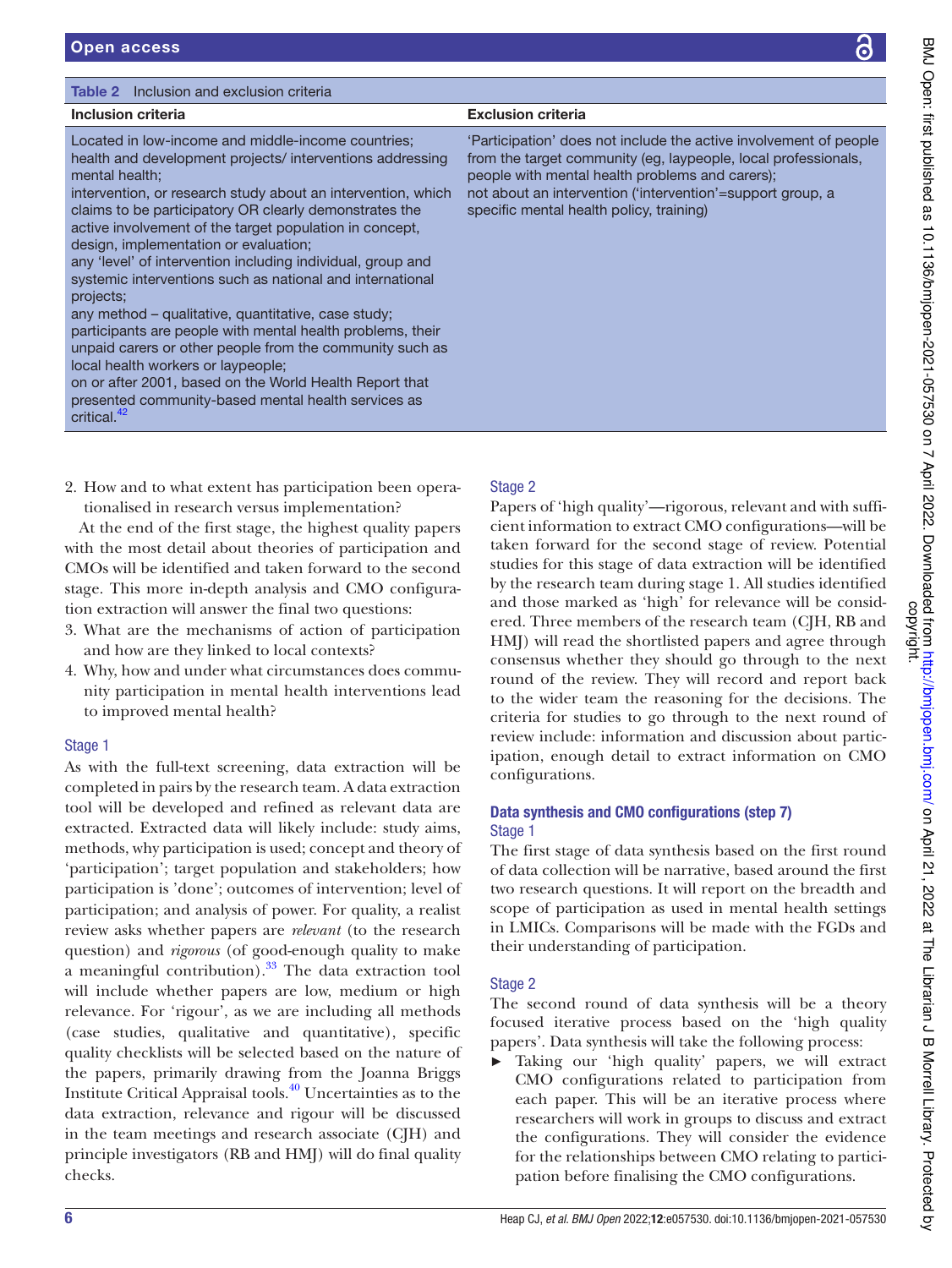network for participatory mental health in LMICs. We will disseminate our findings within a workshop series; this will allow us to expand our network by welcoming a range of interested stakeholders including people with mental health problems, paid and unpaid carers, practitioners, academics and policymakers. We also plan to disseminate our findings though peer-review papers and blogs written in accessible and local languages in each of our country settings. Patient and public involvement As part of the review, we will have planned stakeholder consultations with people with mental health difficulties, carers and community members in three LMICs (Nepal, India and Zimbabwe). The consultations are an important part of the review and will contribute to our refined programme theory. As part of our dissemination, we will organise workshops with people with mental health difficulties, carers, practitioners and community

# ETHICS AND DISSEMINATION

members in LMICs.

Ethical approval for the study received from the University of York Health Science and Research Governance committee (HSRGC/2021/438) and we have received ethical approval from the relevant bodies of the countries involved (Nepal Health Research Council, 3026; Emmanuel Hospital Association Institutional Ethics Committee, 254; UCL Ethics Board 127/002 and The Women's University in Africa 02/2020). The review has been registered with PROSPERO (ID number CRD42021241787). The full review is intended to be published in an academic journal, with further papers providing an in- depth analysis on community perspectives on participation. The project findings will also be shared on a website, in webinars and an online workshop.

#### Author affiliations

<sup>1</sup>Department of Social Work and Social Policy, University of York, York, UK <sup>2</sup>University of York, York, UK <sup>3</sup>UCL Institute for Global Health, London, UK 4 Hull York Medical School, Hull and York, UK <sup>5</sup>School of Health Sciences, University of Canterbury, Christchurch, New Zealand 6 Burans, Herbertpur Christian Hospital, Uttarakhand, India <sup>7</sup> Centre for Mental Health Counselling (CMC), Katmandu, Nepal 8 Rozaria Memorial Trust, Harare, Zimbabwe <sup>9</sup>Rozaria Memorial Trust, Harare, UK <sup>10</sup>School of Social and Political Science, The University of Edinburgh, Edinburgh, UK <sup>11</sup>Chhahari Nepal for Mental Health (CNMH), Katmandu, Nepal <sup>12</sup>Centre for Mental Health and Counselling, Katmandu, Nepal <sup>13</sup>Department of Social Policy and Social Work, University of York, York, UK Twitter Nyaradzayi Gumbonzvanda @vanyaradzayi and Martin Webber @mgoat73 Contributors RB and HMJ initiated the review. All members of the network

contributed toward the mind- map and conception of the protocol. Following discussions with the whole team CH designed and drafted the initial protocol, which was subsequently reviewed by BM, KM, PM, MW, RM, SM, JW, HMJ and RB. BM, PM, KM, GG, PP, FG, NG and CH have taken a lead in planning the FGDs. HMJ, RB, BM, PM, KM and PP have organised ethical approval in respective sites. RB and HJ finalised the protocol. All authors approved the final manuscript (CH, HMJ, HG, FG, NG, GG, SJ, BM, RM, SM, PM, KM, PP, WM, JW, RB).

- ► CMO configurations will be combined and refined to identify 'enabling contexts', the types of 'enabling mechanisms' they trigger and their possible outcomes (midrange theories). Again, this will be an iterative process involving the whole network.
- Based on these findings and the FGD analysis, we will revise our IPT.

We plan to undertake this process as a team, involving workshops led by KM (who has experience in realist methodology).<sup>41</sup> One workshop will develop our initial CMO configurations based on the 'high quality papers'. Subsequent team meetings will allow refining of CMO configurations, comparing them against a thematic analysis of FGDs. As theories and CMO configurations are gradually refined, the process will be carefully documented to justify changes and ensure a rigorous and transparent process. Overall, the synthesis should be such that the weaknesses (or omissions) in one particular paper from the review are accommodated for by the strengths of other papers. Once the review has been completed, we will have a set of middle-range theories, informed by the embodied knowledge of everyday citizens who are often the targets of mental health interventions in LMICs. The theories explain how participatory mental health interventions create changes in local context (C), to trigger sociopsychological mechanisms (M) that lead to new behaviour outcomes (O) in communities of interest. Final CMO configurations will be used to refine the IPT by RB and HMJ, which will be fedback and refined by the wider group.

# Focus group discussions (step 8)

There will be two rounds of stakeholder consultations through focus group discussions, across four sites in three countries (Nepal, India and Zimbabwe), organised by members of the network who work in participation and mental health (BM, RM, SMM, PM, PP, NG, FG and GG). The groups will include people affected by mental health difficulties, carers and community members.

The first round of FGDs will explore understandings of participation and contribute to the IPT. In the second round of FGDs, a summary of data so far from the literature review will be presented in order to get feedback and reflections from the participants and will further contribute to the refinement of the programme theory. Findings of the FGDs will be compared and integrated with findings from the data extraction to help theorise 'what works and how' in the way that is considered most participatory in the context. Findings from the FGDs will be reported in our final write-up, dissemination and revision of our IPT (steps 9 and 10).

# Dissemination and workshop (steps 9 and 10)

It is anticipated that the current realist review will create a strong theoretical and practice- based foundation for future work in participatory research and practice for mental health in LMIC settings and other environments of adversity. It will also directly shape the efforts of our